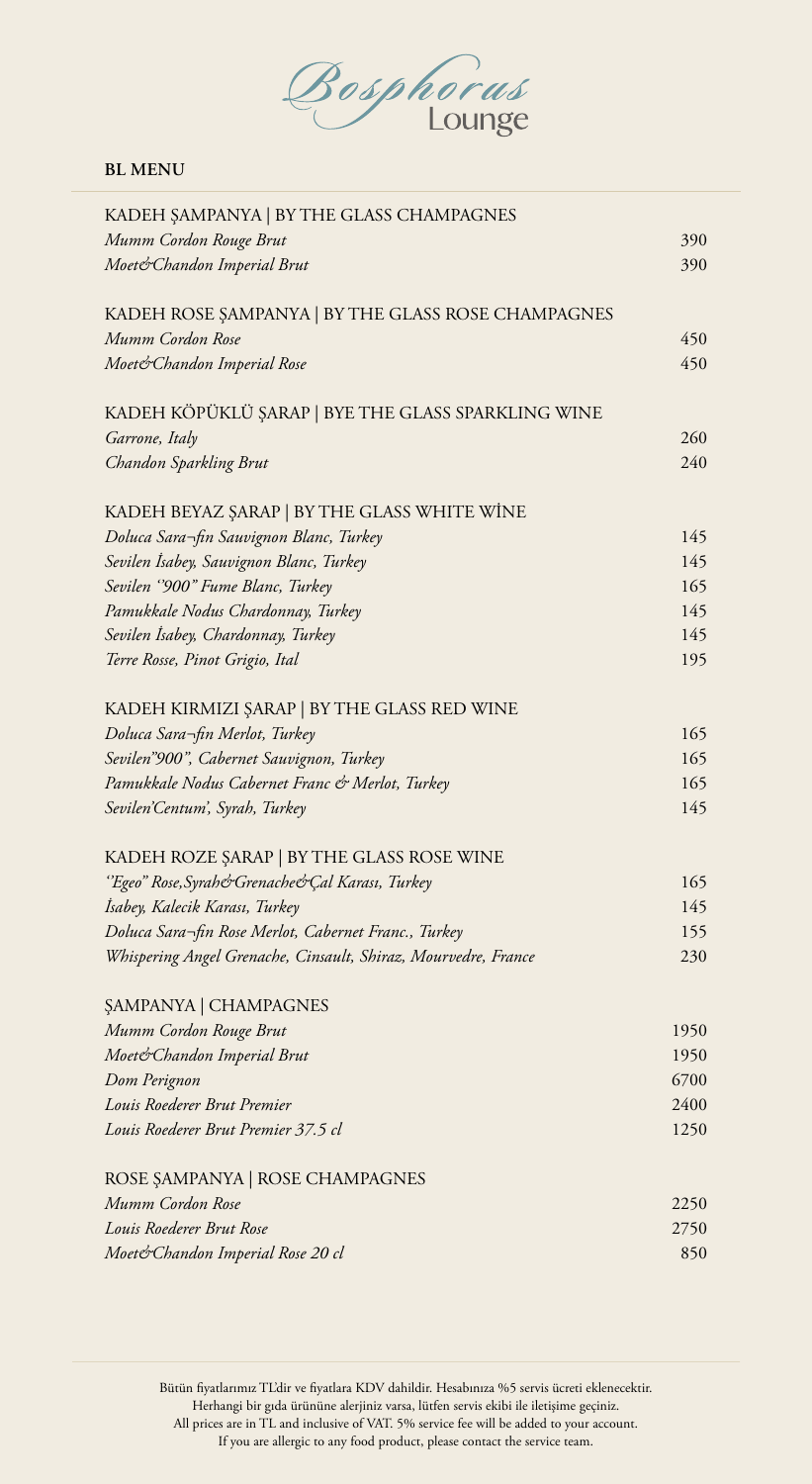Bosphorus

## **BL MENU**

| KIRMIZI ŞARAP   RED WINE                                             |      |
|----------------------------------------------------------------------|------|
| Doluca Sara¬fin Merlot, Turkey                                       | 775  |
| Sevilen"900", Cabernet Sauvignon, Turkey                             | 750  |
| Pamukkale Nodus Cabernet Franc & Merlot, Turkey                      | 775  |
| Doluca Alçıtepe Kirte, Cabernet Sauvignon, Turkey                    | 1050 |
| Pendore Chateau Serie, Öküzgözü, Turkey                              | 850  |
| Pendore 'Harmonie', Turkey                                           | 1350 |
| Sevilen'Centum', Syrah, Turkey                                       | 675  |
| Porta Caeli Ament, Cabernet Franc&Merlot&Petit Verdot, Turkey        | 1050 |
| Urla Vourla, Cabernet Sauvignon & Merlot & Syrah & Boğazkere, Turkey | 875  |
| Louis Jadot Pommard Pinot Noir, France                               | 4750 |
| Frescobaldi, Chianti Rufina, Italy                                   | 2750 |
| BEYAZ ŞARAP   WHITE WINE                                             |      |
| Doluca Sara-fin Sauvignon Blanc, Turkey                              | 625  |
| Sevilen İsabey, Sauvignon Blanc, Turkey                              | 625  |
| Kavaklıdere Côtes d'Avanos Sauvignon Blanc, Turkey                   | 755  |
| Sevilen "900" Fume Blanc, Turkey                                     | 650  |
| Doluca Sara-fin Fume Blanc, Turkey                                   | 755  |
| Kavaklıdere Côtes d'Avanos Narince, Turkey                           | 650  |
| Pamukkale Nodus Narince, Turkey                                      | 580  |
| Pamukkale Nodus Chardonnay, Turkey                                   | 800  |
| Sevilen İsabey, Chardonnay, Turkey                                   | 750  |
| Louis Jadot Chablis Chardonnay, France                               | 1600 |
| Cloudy Bay Sauvignon Blanc, New Zeeland                              | 1350 |
| Terre Rosse, Pinot Grigio, Italy                                     | 950  |
| ROZE ŞARAP   ROSE WINE                                               |      |
| 'Egeo" Rose, Syrah&Grenache&Çal Karası, Turkey                       | 745  |
| Isabey, Kalecik Karası, Turkey                                       | 655  |
| Doluca Sara¬fin Rose Merlot, Cabernet Franc., Turkey                 | 700  |
| Whispering Angel Grenache, Cinsault, Shiraz, Mourvedre, France       | 1035 |
| KÖPÜKLÜ ŞARAP   SPARKLING WINE                                       |      |
| Garrone, Italy                                                       | 1175 |
| Chandon Sparkling Brut, California                                   | 1075 |
| Vinkara Yaşasın Rose Kalecik Karası, Turkey                          | 1175 |
| APERITIF (5cl)                                                       |      |
| Campari                                                              | 125  |
| Martini Bianco                                                       | 125  |
| Martini Rosso                                                        | 125  |
| Aperol                                                               | 125  |
|                                                                      |      |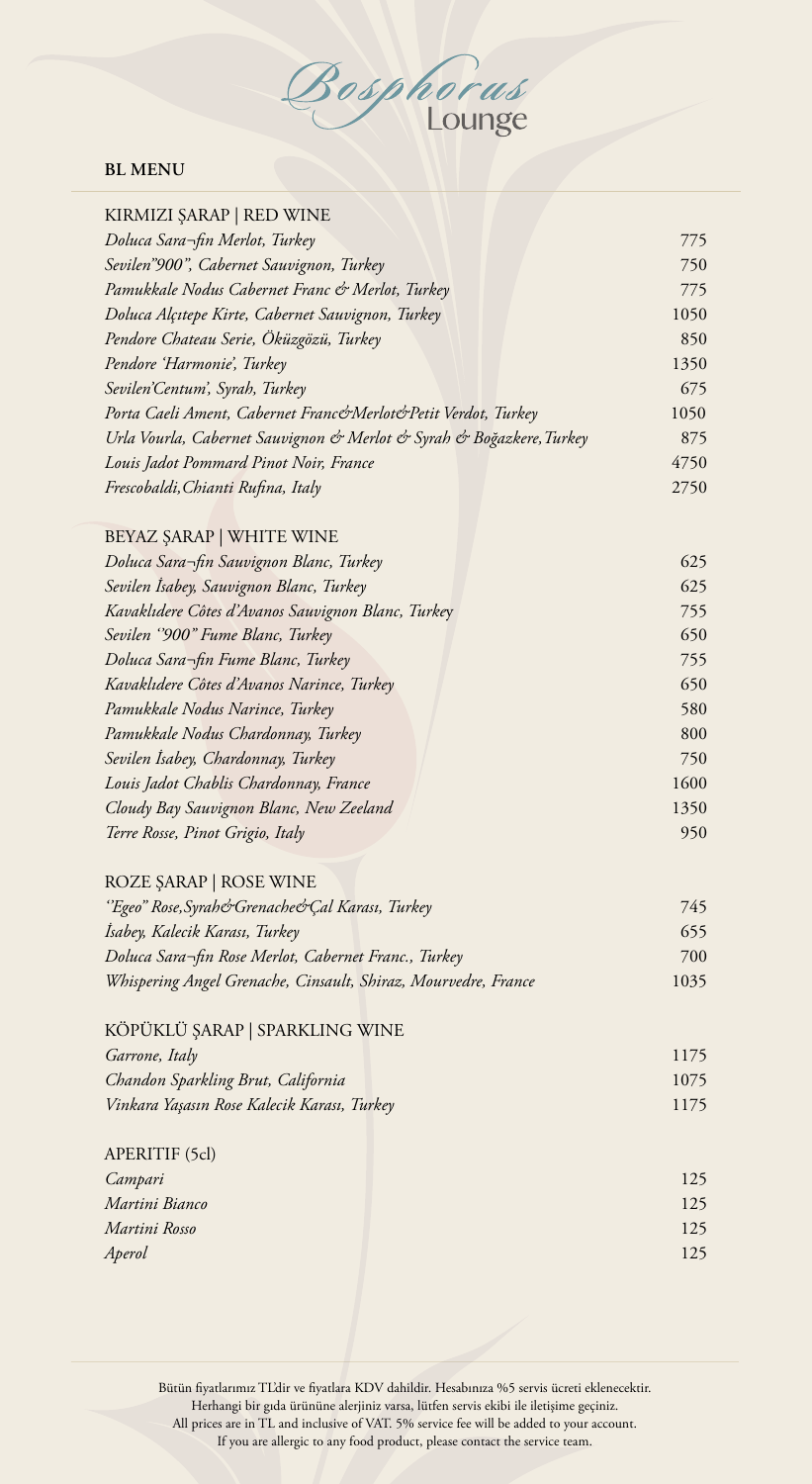

#### **BL MENU**

| VODKA (5cl-Bottle)                 |            |
|------------------------------------|------------|
| Absolut Blue                       | 180        |
| Absolut Elyx                       | 205        |
| Belvedere                          | 235        |
| Ketel One                          | 190        |
| Stolichnaya Elite                  | 220        |
| Grey Goose                         | 220        |
| Beluga                             | 265        |
|                                    |            |
| GIN (5cl-Bottle)                   |            |
| Monkey 47                          | 215        |
| Monkey 47 Barrel Cut               | 270        |
| Beefeater                          | 180        |
| <b>Beefeater Pink</b>              | 180        |
| <b>Bombay Sapphire</b>             | 190        |
| Hendrick's                         | 190        |
| Tanqueray 10                       | 210        |
| Gin Mare                           | 225        |
| TEQUILA (5cl-Bottle)               |            |
| Olmeca Blanco                      | 175        |
| Don Julio                          | 185        |
| Patron Reposado                    | 210        |
| Herradura Anejo                    | 190        |
|                                    |            |
| RUM (5cl-Bottle)                   |            |
| Bacardi Superior                   | 170        |
| Bacardi Gold                       | 210        |
| Zacapa 23                          | 240        |
| Havana Clup Anejo 3                | 160        |
| Havana Clup Anejo 7                | 210        |
| WHISKEY (5cl-Bottle)               |            |
| Scotch&Blended                     |            |
| Chivas Regal 12 YO                 | 180        |
| Chivas Regal 18 YO                 | 240        |
| Royal Salute 21 YO                 | 640        |
| JW Black Label                     | 180        |
| JW Double Black                    | 220        |
| <b>JW</b> Blue Label               | 640        |
| Monkey Shoulder                    | 220        |
|                                    |            |
|                                    |            |
| Single Malt                        |            |
| Glenlivet 12 YO                    | 230        |
| Glenlivet 15 YO<br>Glenlivet 18 YO | 280<br>360 |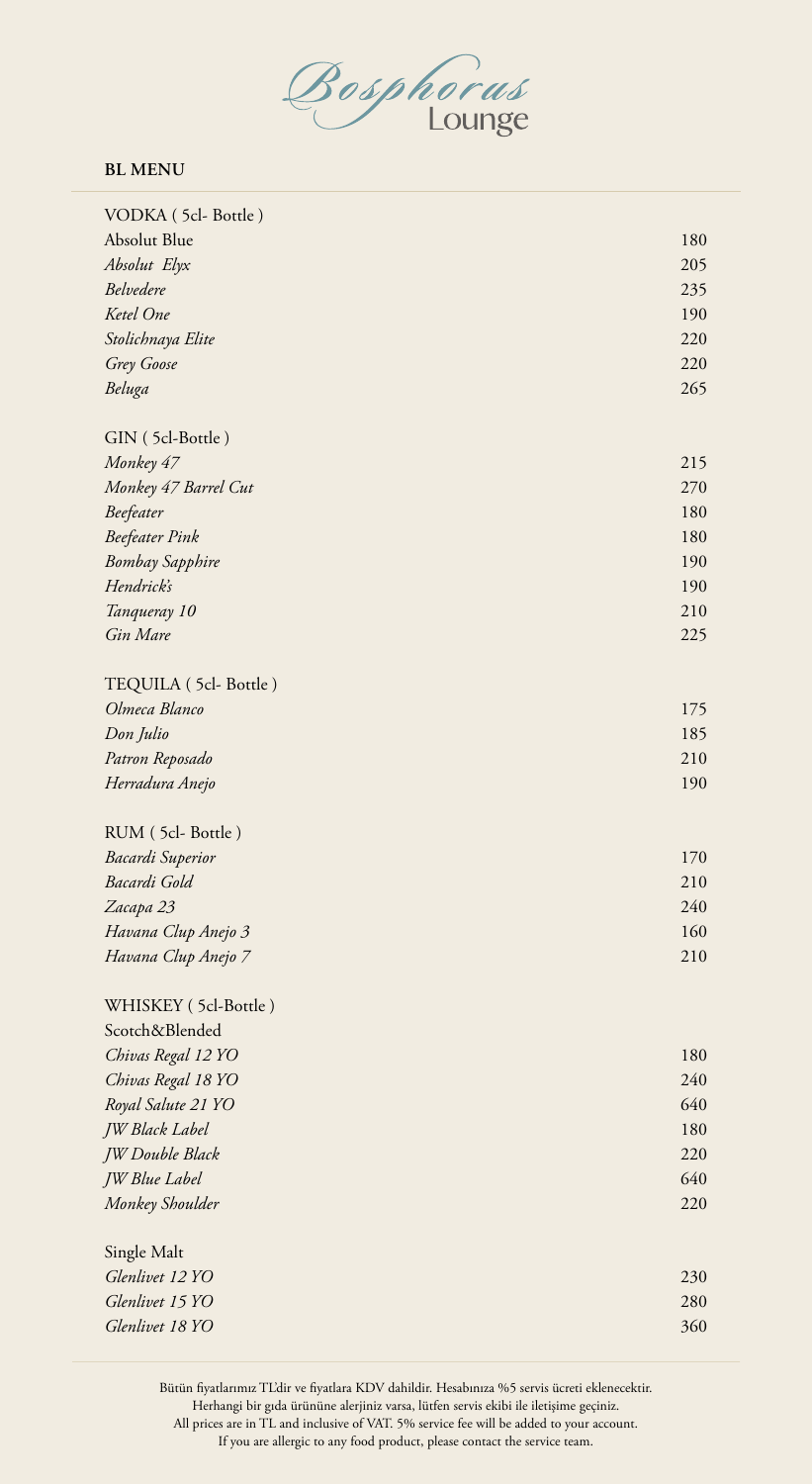

### **BL MENU**

| Macallan 12            | 280 |
|------------------------|-----|
| Maccallan 15           | 450 |
| Macallan 18            | 950 |
| Glenfi-ddich 12        | 245 |
| Glenfiddich 18         | 360 |
| Talisker 10            | 230 |
| Ardbeg                 | 230 |
| American Jack Daniel's | 195 |
| Gentleman Jack         | 220 |
| Woodford Rye           | 220 |
| Bulleit                | 195 |
| Irish Jameson          | 220 |
|                        |     |
| COGNAC (5cl-Bottle)    |     |
| Martell V.S.           | 260 |
| Martel V.S.O.P.        | 290 |
| Martel X.O.            | 690 |
| Hennessy V.S.          | 260 |
| Remmy Martin X.O.      | 690 |
|                        |     |
| RAKI (5cl-Bottle)      |     |
| Efe Yaş Üzüm           | 95  |
| Efe 5 Yıllık           | 175 |
| Yeni Rakı Ala          | 95  |
| Yeni Rakı Uzun Demleme | 105 |
| Tekirdağ Altın Seri    | 105 |
| Tekirdağ No:10         | 115 |
| Beylerbeyi Göbek Rakı  | 105 |
|                        |     |
| LIQUEUR (5cl-Bottle)   |     |
| Malibu                 | 125 |
| Kahlua                 | 125 |
| Garrone Triple Sec     | 125 |
| Skinos                 | 135 |
| <b>Bailey's</b>        | 135 |
| Chambord               | 145 |
| Drambruie              | 135 |
| Jagermeister           | 145 |
| St. German             | 145 |
| Tia Maria              | 135 |
| Cardinal Melon         | 135 |
| Southern Comfort       | 135 |
| Cointreau              | 135 |
|                        |     |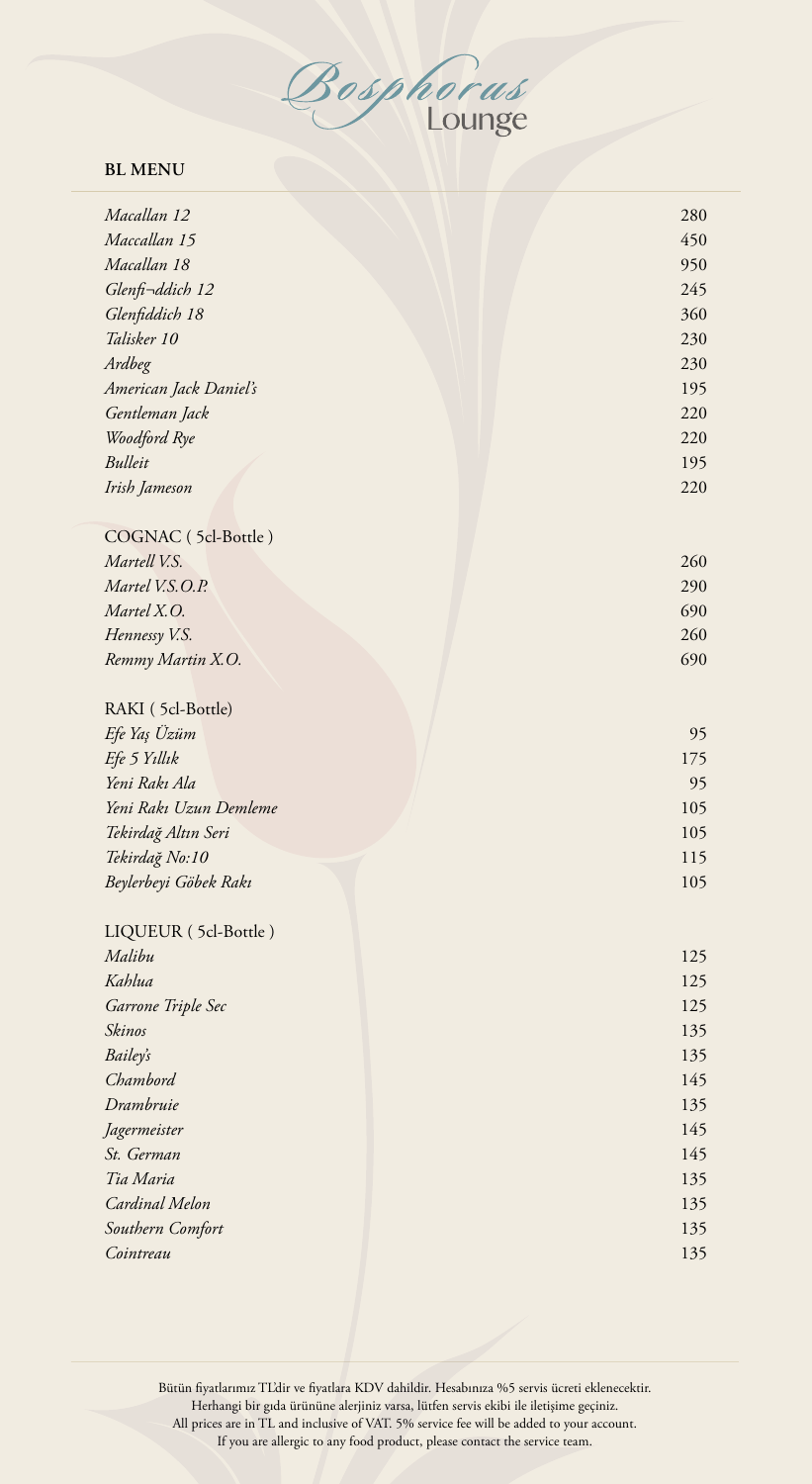Bosphorus

#### **BL MENU**

| <b>BEER</b>                                                        |     |
|--------------------------------------------------------------------|-----|
| Efes                                                               | 95  |
| <b>Bomonti Filitresiz</b>                                          | 95  |
| Tuborg                                                             | 95  |
| Corona                                                             | 115 |
| Heineken                                                           | 115 |
|                                                                    |     |
| SU & MİNERALLİ SU   WATER & SPARKLING WATER                        |     |
| Uludağ Premium 33cl                                                | 35  |
| Uludağ Premium 75cl                                                | 45  |
| Uludağ Premium Mineralli 33cl                                      | 40  |
| Uludağ Premium Minearlli 75cl                                      | 50  |
| San Pellegrino 25cl                                                | 45  |
| San Pellegrino 75cl                                                | 60  |
| Perrier 25cl                                                       | 45  |
| Perrier75cl                                                        | 60  |
|                                                                    |     |
| MEŞRUBA   SOFT DRINK                                               |     |
| Coca Cola, Coca Cola Light, Coca Cola Zero                         | 46  |
| Fanta                                                              | 46  |
| Sprite                                                             | 46  |
| Uludağ Gazoz                                                       | 46  |
| Fuse Tea Lemon, Fuse Tea Peach                                     | 46  |
| Thomas Henry Tonic                                                 | 48  |
| Thomas Henry Ginger Ale                                            | 48  |
| <b>Bota Tonic</b>                                                  | 48  |
| <b>Bota Tonic Ginger Ale</b>                                       | 48  |
| Uludağ Zero Tonic                                                  | 48  |
| <b>Bitter Lemon</b>                                                | 48  |
| Red Bull                                                           | 58  |
| Red Bull Sugar free                                                | 58  |
|                                                                    |     |
| TAZE MEYVE SUYU   FRESH JUICE                                      |     |
| Portakal   Orange                                                  | 58  |
| Greyfurt   Grapefruit                                              | 58  |
| Havuç   Carrot                                                     | 58  |
| Limonata I Fresh Lemonade                                          | 58  |
| ÇAY ÇEŞİTLERİ   SELECTION OF TEAS                                  |     |
| Türk Çayı   Turkish Tea                                            | 35  |
| Earl Grey                                                          | 44  |
| İngiliz Kahvaltı Çayı   English Breakfast Tea                      | 44  |
| Bitki Çayları                                                      | 54  |
| (Papatya, Adaçayı, Ihlamur, Elma   Chamomile, Sage, Linden, Apple) |     |